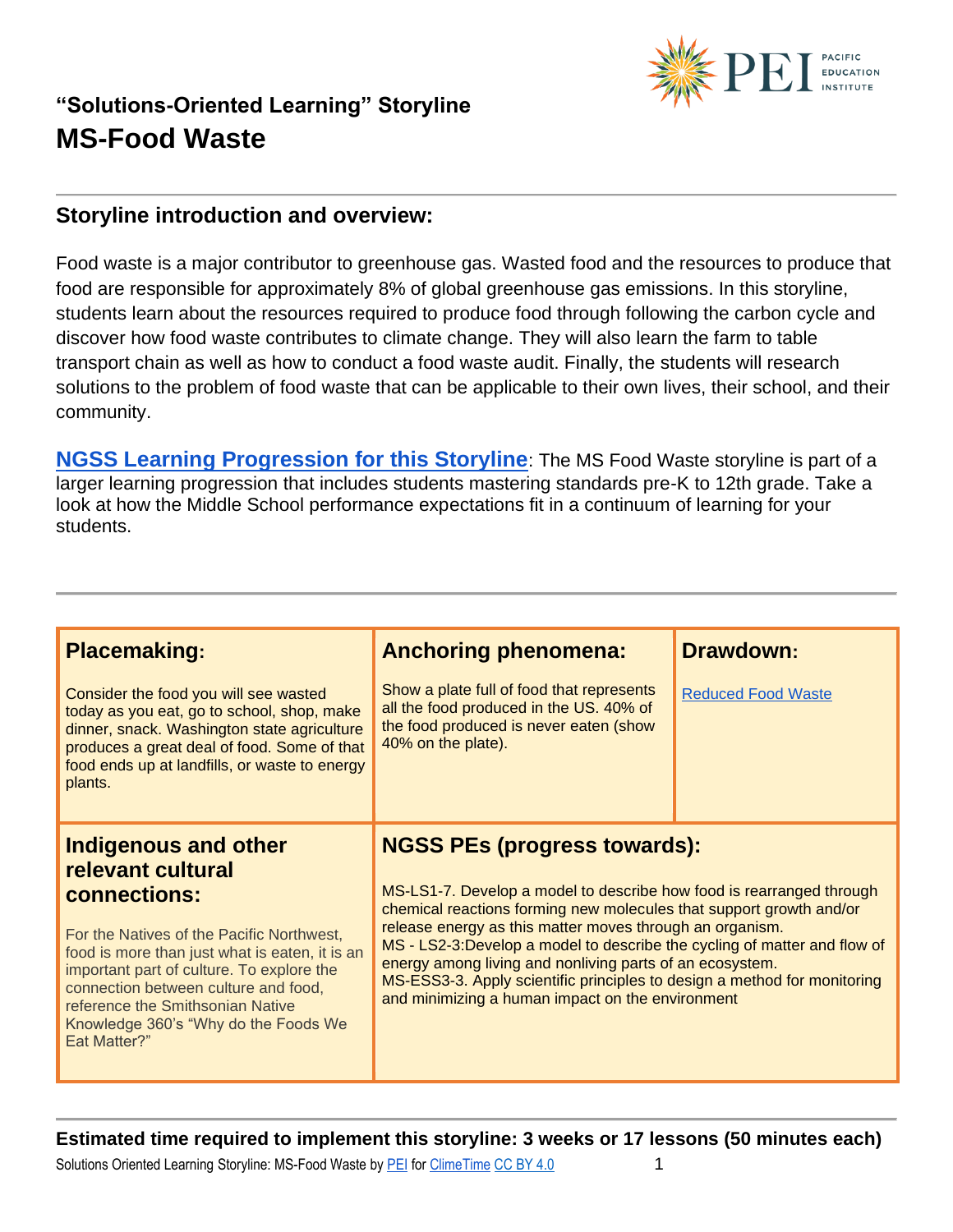

#### **NGSS PEs:**

MS-LS1-7. Develop a model to describe how food is rearranged through chemical reactions forming new molecules that support growth and/or release energy as this matter moves through an organism.

MS-LS2-3:Develop a model to describe the cycling of matter and flow of energy among living and nonliving parts of an ecosystem.

MS-ESS3-3. Apply scientific principles to design a method for monitoring and minimizing a human impact on the environment

| Science & Engineering Practice (SEP)                                                                                                                                                                                                                                                                                                                                                                                                                                                                                                                                                                                                                                    | <b>Disciplinary Core Idea (DCI)</b>                                                                                                                                                                                                                                                                                                                                                                                                                                                                                                                                                                                                                                 | <b>Cross Cutting Concept (CCC)</b>                                                                                                                                                                                                                                                                                                                                                                                                                    |
|-------------------------------------------------------------------------------------------------------------------------------------------------------------------------------------------------------------------------------------------------------------------------------------------------------------------------------------------------------------------------------------------------------------------------------------------------------------------------------------------------------------------------------------------------------------------------------------------------------------------------------------------------------------------------|---------------------------------------------------------------------------------------------------------------------------------------------------------------------------------------------------------------------------------------------------------------------------------------------------------------------------------------------------------------------------------------------------------------------------------------------------------------------------------------------------------------------------------------------------------------------------------------------------------------------------------------------------------------------|-------------------------------------------------------------------------------------------------------------------------------------------------------------------------------------------------------------------------------------------------------------------------------------------------------------------------------------------------------------------------------------------------------------------------------------------------------|
| <b>Constructing Explanations and Designing Solutions</b><br>Constructing explanations and designing solutions<br>in 6-8 builds on K-5 experiences and progresses<br>to include constructing explanations and designing<br>solutions supported by multiple sources of<br>evidence consistent with scientific knowledge,<br>principles, and theories.<br>Construct a scientific explanation based on valid<br>and reliable evidence obtained from sources<br>(including the students' own experiments) and the<br>assumption that theories and laws that describe<br>the natural world operate today as they did in the<br>past and will continue to do so in the future. | For MS-LS1-7<br><b>LS1.C: Organization for Matter and Energy Flow</b><br>in Organisms<br>Plants, algae (including phytoplankton), and many<br>microorganisms use the energy from light to make<br>sugars (food) from carbon dioxide from the<br>atmosphere and water through the process of<br>photosynthesis, which also releases oxygen. These<br>sugars can be used immediately or stored for growth<br>or later use.                                                                                                                                                                                                                                            | <b>Energy and Matter</b><br>Within a natural system, the transfer of energy<br>drives the motion and/or cycling of matter.                                                                                                                                                                                                                                                                                                                            |
| <b>Developing and Using Models</b><br>Modeling in 6-8 builds on K-5 experiences and<br>progresses to developing, using, and revising<br>models to describe, test, and predict more abstract<br>phenomena and design systems. Develop a<br>model to describe phenomena.                                                                                                                                                                                                                                                                                                                                                                                                  | For MS-LS2-3<br>LS2.B: Cycle of Matter and Energy Transfer in<br>Ecosystems Food webs are models that<br>demonstrate how matter and energy is transferred<br>between producers, consumers, and decomposers<br>as the three groups interact within an ecosystem.<br>Transfers of matter into and out of the physical<br>environment occur at every level. Decomposers<br>recycle nutrients from dead plant or animal matter<br>back to the soil in terrestrial environments or to the<br>water in aquatic environments. The atoms that make<br>up the organisms in an ecosystem are cycled<br>repeatedly between the living and nonliving parts of<br>the ecosystem. | <b>Energy and Matter</b><br>The transfer of energy can be tracked as energy<br>flows through a natural system<br>Scientific Knowledge Assumes an Order and<br><b>Consistency in Natural Systems</b><br>Science assumes that objects and events in<br>natural systems occur in consistent patterns that<br>are understandable through measurement and<br>observation.                                                                                  |
| <b>Constructing Explanations and Designing</b><br><b>Solutions</b><br>Constructing explanations and designing solutions<br>in 6-8 builds on K-5 experiences and progresses<br>to include constructing explanations and designing<br>solutions supported by multiple sources of<br>evidence consistent with scientific ideas,<br>principles, and theories. Apply scientific principles                                                                                                                                                                                                                                                                                   | For MS-ESS3-3<br><b>ESS3.C: Human Impacts on Earth Systems</b><br>Human activities have significantly altered the<br>biosphere, sometimes damaging or destroying<br>natural habitats and causing the extinction of other<br>species. But changes to Earth's environments can<br>have different impacts (negative and positive) for                                                                                                                                                                                                                                                                                                                                  | <b>Cause and Effect</b><br>Relationships can be classified as causal or<br>correlational, and correlation does not necessarily<br>imply causation.<br>Influence of Science, Engineering, and<br>Technology on Society and the Natural World<br>The uses of technologies and any limitations on<br>their use are driven by individual or societal<br>needs, desires, and values; by the findings of<br>scientific research; and by differences in such |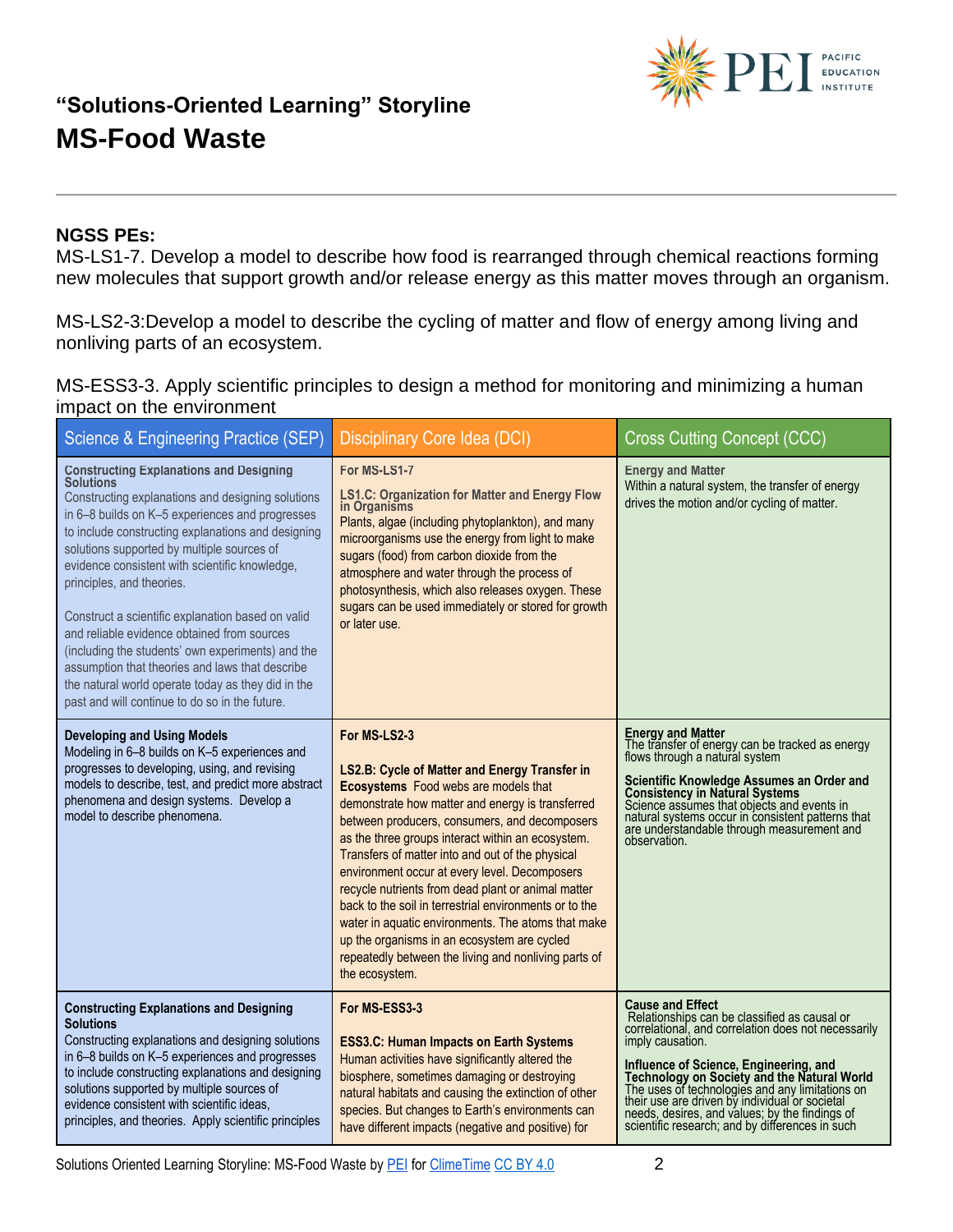

to design an object, tool, process or system.<br> **different living things.** Thus technology use varies and economic conditions. Thus technology use varies from region to region and over time.

#### **Learning Sessions**

| Learning<br><b>Session</b> | <b>Materials List:</b>                                                                                                                            |
|----------------------------|---------------------------------------------------------------------------------------------------------------------------------------------------|
|                            | A plate full of food (or a photo)<br>Buckets (6), scale, disposable gloves, tarp<br>Supplies to make compost<br><b>Bromothymol Blue indicator</b> |

| <b>Grounding Native Ways of Knowing:</b>                                                                                                                                                                                                                                                                                                                                                                                                                                                                                                                                      | Estimated time:<br>50 minutes |
|-------------------------------------------------------------------------------------------------------------------------------------------------------------------------------------------------------------------------------------------------------------------------------------------------------------------------------------------------------------------------------------------------------------------------------------------------------------------------------------------------------------------------------------------------------------------------------|-------------------------------|
| Ask students: What are your favorite foods? Why? Are there foods that you associate with<br>particular holidays, memories, celebrations, or events? What is the significance of these<br>foods? Read or have your students read Shana Brown's essay Essential Connections<br>between Food and Culture Essay and/or show the video Food and Culture's Video from Native<br>Knowledge 360. Complete Part A and B of the lesson plan in which students practice making<br>connections and inferences about the cultural foods of the Native Nations of the Pacific<br>Northwest. |                               |

| 2. | Examine phenomena: 40% of the food produced in the<br>US is never eaten.                                                                                                                                                                                                    | <b>Estimated time:</b><br>20 minutes |
|----|-----------------------------------------------------------------------------------------------------------------------------------------------------------------------------------------------------------------------------------------------------------------------------|--------------------------------------|
|    | Show a plate full of food that represents all the food produced in the US. Cover up 60% of the<br>plate. In the US, about 40% of the food produced is never eaten (show 40% on the plate).<br>Elicit wonderings and record in order to revisit at the end of the storyline. |                                      |

| 3. | <b>Pre Assessment:</b>                                                        | <b>Estimated time:</b><br>30 minutes |
|----|-------------------------------------------------------------------------------|--------------------------------------|
|    | <b>MS-Food Waste Pre Assessment</b><br><b>MS-Food Waste Assessment Rubric</b> |                                      |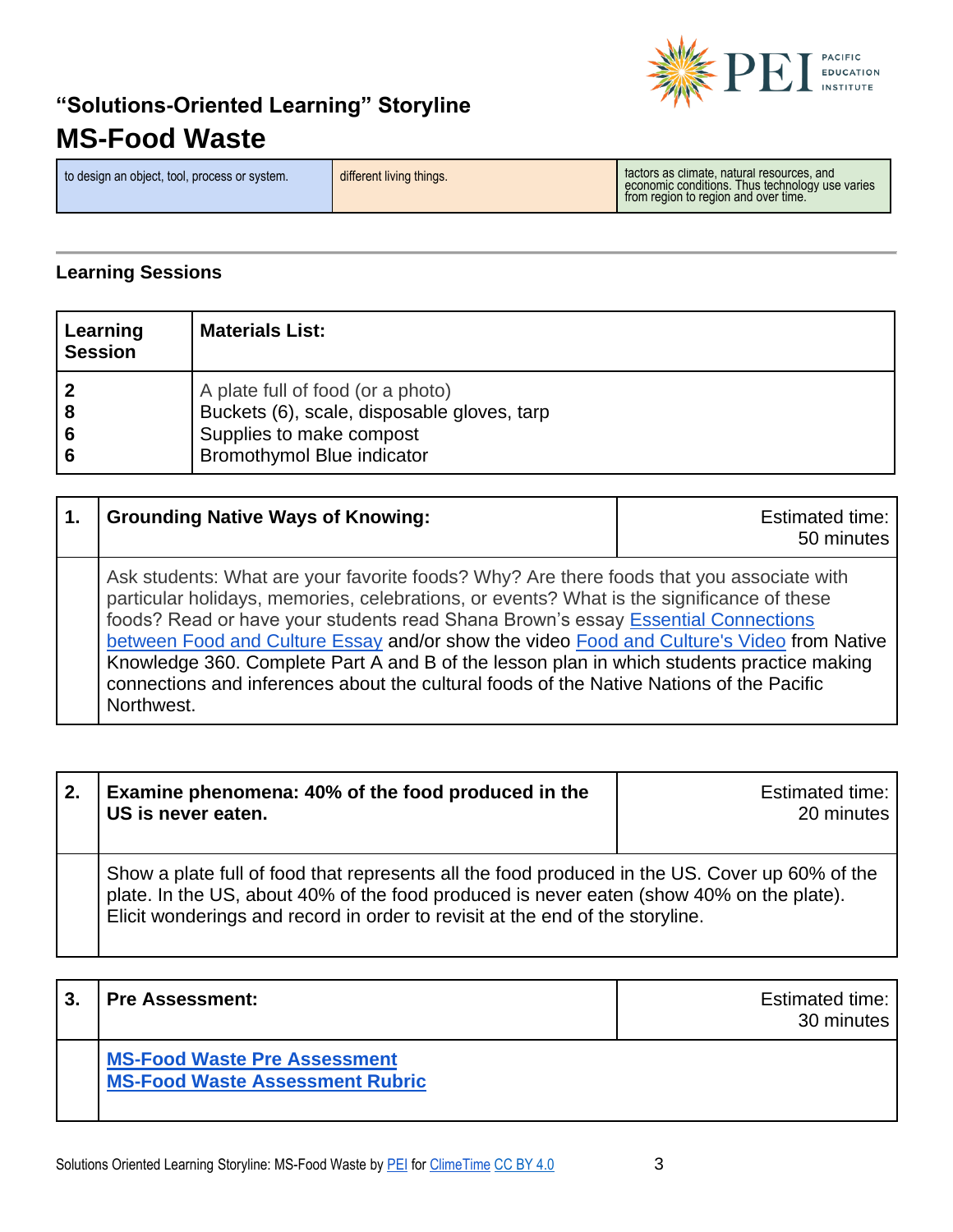

| 4. | Guiding question: What is food waste?                                                                                                                                                                                                                                                    | <b>Estimated time:</b><br>Three 50 minute periods |
|----|------------------------------------------------------------------------------------------------------------------------------------------------------------------------------------------------------------------------------------------------------------------------------------------|---------------------------------------------------|
|    | 1. Use the Warm-up lesson followed by the Main Activity in Exploring Our Food System.<br>The link: <b>Foodspan Infographic</b> is a good example of a food supply chain.                                                                                                                 |                                                   |
|    | 2. Use the warm-up in Wasted Food Lesson Plan. Students create a food supply chain<br>that represents a food produced in their local area (eastern WA versus central WA for<br>example). On the info-graph they write in the kind of food waste that occurs at each<br>step.             |                                                   |
|    | 3. Students read Food system primer Wasted Food. Display the pie chart of U.S. food<br>waste. Students compare their journaled food waste over 3 days to U.S. food waste<br>percentages. Students convert the pie graph to a bar graph and overlay their food<br>waste on the bar graph. |                                                   |

| 5. | Guiding question: What happens to food after the "table"? How does<br>food waste contribute to climate change?                                                                                                                                                          | <b>Estimated time:</b><br>Three 50 minute<br>periods |
|----|-------------------------------------------------------------------------------------------------------------------------------------------------------------------------------------------------------------------------------------------------------------------------|------------------------------------------------------|
|    | 1. Use the Carbon Cycle and the role of photosynthesis/respiration to discuss how a plant<br>grows from a seed to a mature plant that is edible. The following lesson includes a<br>game as well as an assessment Traveling through the Cycles.                         |                                                      |
|    | 2. In order to lead students towards thinking about the decomposition of food waste, use<br>The Carbon Cycle and Decomposition which gives definitions of the terms:<br>photosynthesis, respiration, decomposition, fossilization as well as 6 assessment<br>questions. |                                                      |
|    | 3. The graphic below can be used for class discussion or be copied in the students'<br>science journals.                                                                                                                                                                |                                                      |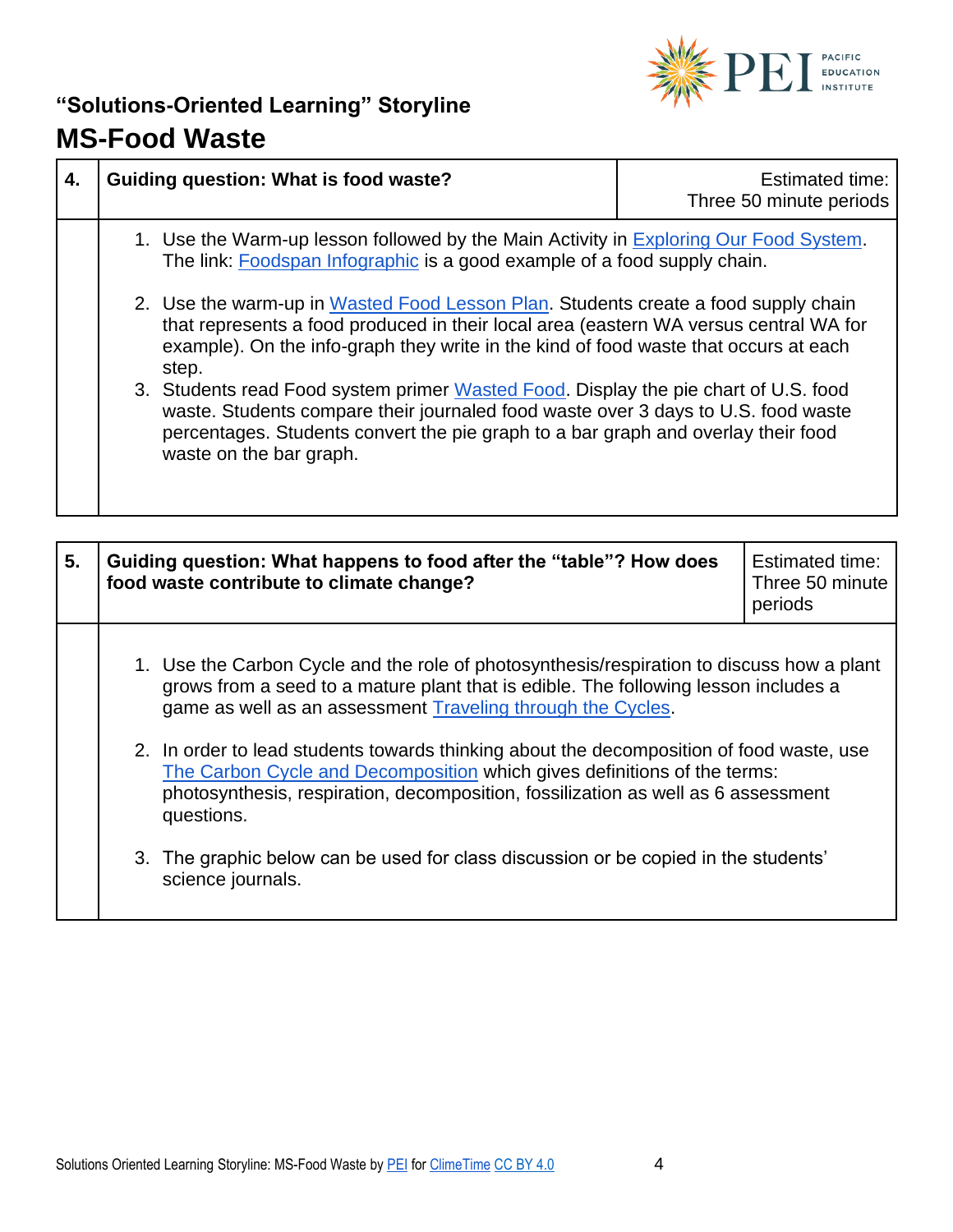



| l 6. | Guiding question: What are some solutions to food waste? | Estimated time: |
|------|----------------------------------------------------------|-----------------|
|      | <b>Composting</b>                                        | Two 50 minute   |
|      |                                                          | periods         |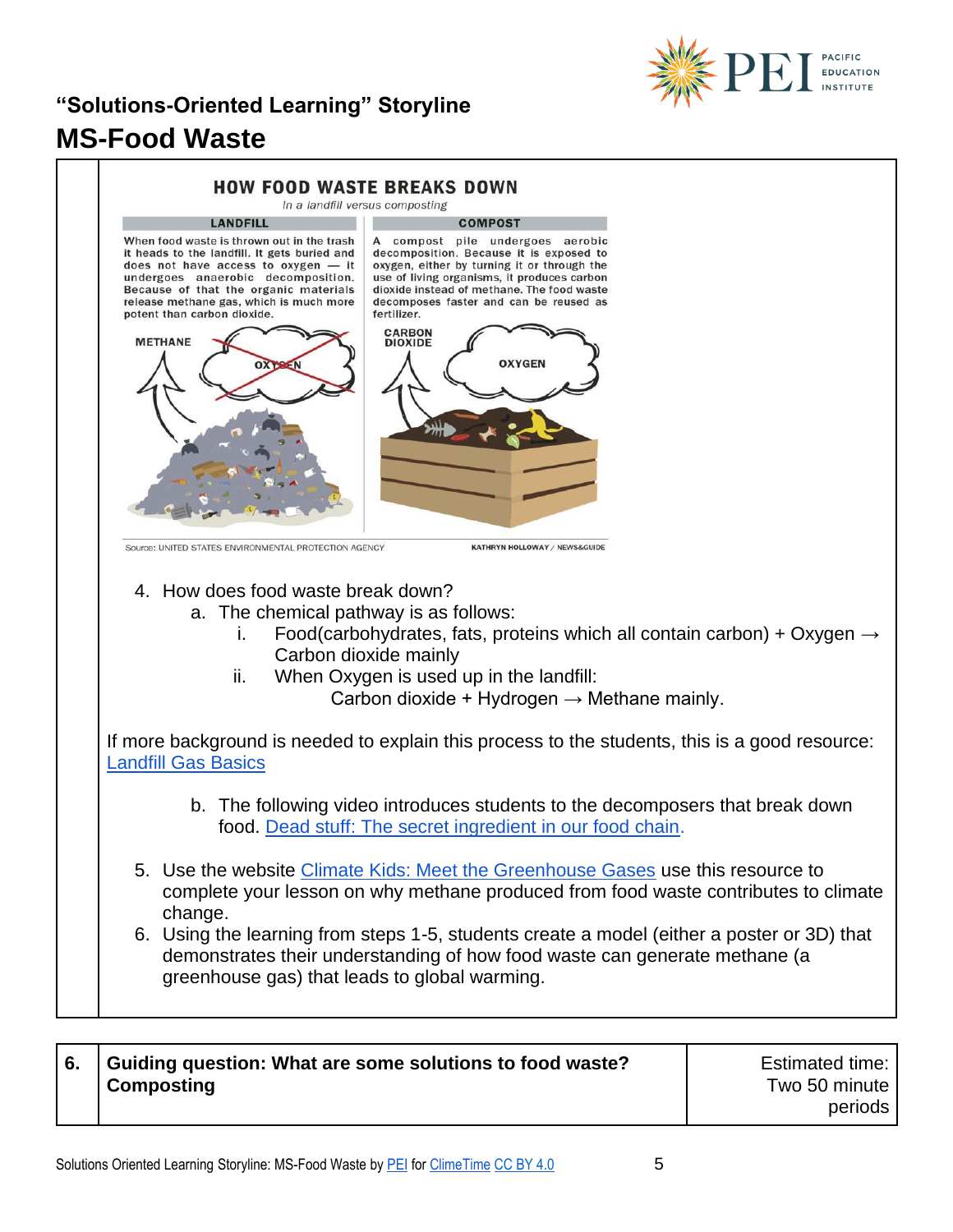

| 1. What is composting and what are the benefits? |  |
|--------------------------------------------------|--|
|--------------------------------------------------|--|

- 2. Students will create a classroom compost pile (page 31-34 in [Composting in the](http://cwmi.css.cornell.edu/compostingintheclassroom.pdf)  [Classroom\)](http://cwmi.css.cornell.edu/compostingintheclassroom.pdf) or create a home compost pile. [Composting Basics -](https://www.epa.gov/recycle/composting-home) EPA is a good site to have your students read. Students can share their progress on social media using the hashtags #compost and #foodspan. \*
- 3. An extension to the composting project is to have students test the decomposition of samples of everyday food by using a bottle bioreactor. The bottle bioreactor can be used to test for CO2 in the columns using the indicator Bromothymol Blue as evidence of aerobic decomposition. Test for smell in the anaerobic (landfill) column. See Composting - [Nature's Disappearing Act](https://www.teachengineering.org/activities/view/cub_environ_lesson05_activity2) for lesson details. \*
- 4. Students revisit the essay and video from Grounding Ways of Knowing. Why do the foods we eat matter? Construct an argument (e.g., detailed outline, graphic, presentation, or essay) that addresses the question using evidence from the relationship indigenous people have with the food and the science behind how wasting that food impacts climate change.

\* A well-tended compost pile generally yields finished compost in 2 weeks to 4 months.

| 7. | Guiding question: What are some solutions to food waste?<br>Understanding how food is labeled in order to reduce wasting food                                                                                                                                                                                                                                                                                                                                                                                                            | Estimated<br>time:<br>50 minutes |
|----|------------------------------------------------------------------------------------------------------------------------------------------------------------------------------------------------------------------------------------------------------------------------------------------------------------------------------------------------------------------------------------------------------------------------------------------------------------------------------------------------------------------------------------------|----------------------------------|
|    | 1. What do "Best By" dates mean? Write student comments on the board. Save the<br>comments to revisit after the lesson in step two.<br>2. Use the Warm -up and Main Activity in Decoding Food Labels lesson plan to discuss<br>how food labeling can lead to food waste. If time, assign the extension activity Food<br>Tracking as a week long homework project. This project would support student learning<br>in discerning credible sources of information and distinguishing between scientific<br>claims vs non-scientific claims. |                                  |

| 8. | Guiding question: What is one solution that we (my class) can do to<br>reduce food waste in our school?                                                                                                                                                                                                                                                                                                                                                                                         | <b>Estimated</b><br>time:<br><b>Two 50</b><br>minute<br>periods |
|----|-------------------------------------------------------------------------------------------------------------------------------------------------------------------------------------------------------------------------------------------------------------------------------------------------------------------------------------------------------------------------------------------------------------------------------------------------------------------------------------------------|-----------------------------------------------------------------|
|    | 1. What is a food waste audit? The main goal of a student food waste audit is to learn why<br>students are not eating certain food items and to make changes so that they eat more<br>of what's on their tray.<br>2. Use the form Food Waste Audit Submission form from Lifesmart's 2017 competition as<br>a template to quide students through the audit. This form can be used to record the data<br>as well as the pertinent information about the school. It also allows for the food waste |                                                                 |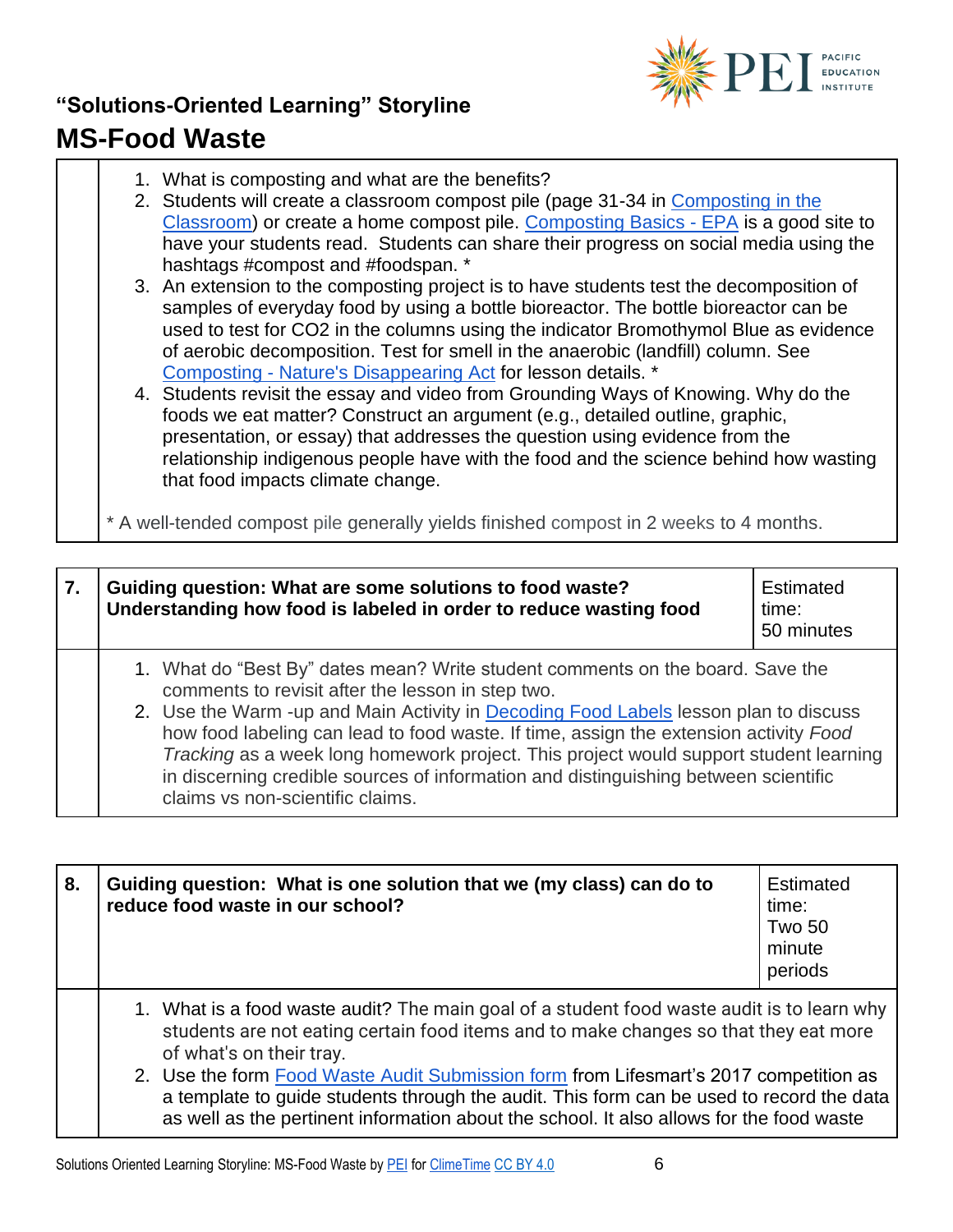

audit to be done in a classroom if the cafeteria is not an option. Materials needed include: Buckets (6), scale, disposable gloves, tarp

3. To complete this lesson, have students answer questions 1 and 4 in the critical thinking section 3 of the submission form.

| 9. | Guiding question: What is one solution that we (my<br>class) can do to reduce food waste in our community?                                                                                                                                                                                                                                                                                                                                                                                                                                                                                                                                                                                                                                                                                                                                                                                                                                                                                                                                                                                                                     | <b>Estimated time:</b><br>Three 50 minute periods |
|----|--------------------------------------------------------------------------------------------------------------------------------------------------------------------------------------------------------------------------------------------------------------------------------------------------------------------------------------------------------------------------------------------------------------------------------------------------------------------------------------------------------------------------------------------------------------------------------------------------------------------------------------------------------------------------------------------------------------------------------------------------------------------------------------------------------------------------------------------------------------------------------------------------------------------------------------------------------------------------------------------------------------------------------------------------------------------------------------------------------------------------------|---------------------------------------------------|
|    | 1. Part 1: Use the video Taste the Waste (3 min) for the class to discuss what could be<br>done differently at different parts of the video. Make a list on the board. Turn the<br>discussion to your own community. Assign groups of students to one of the following<br>(this is a partial list - the class may think of additional groups to research on a local<br>level) and instruct students to find out how each of these groups manage their food<br>waste and report to the class. This is the informational part of this two part project.<br>a. Bakeries<br>b. Hospitals<br>c. Schools<br>d. Restaurants<br>e. City Waste Mgt<br><b>Food Banks</b><br>f.<br>g. Composting Facilities<br>2. Part 2: Using information gathered in Part 1, identify IF there is a food waste problem.<br>Write a letter to the community member describing a solution to the food waste problem<br>a. Criteria: Based on scientific evidence, identify the problem<br>b. How does this problem contribute to climate change?<br>c. Describe a solution to minimize food waste and how to monitor whether the<br>solution is working. |                                                   |

| 10. | Possible next steps/off-ramps/actions:                                                                                                                                                                                                                                                                                                      |  |
|-----|---------------------------------------------------------------------------------------------------------------------------------------------------------------------------------------------------------------------------------------------------------------------------------------------------------------------------------------------|--|
|     | Teachers can use the PBS lesson plan Speaking your mind about global warming<br>Students produce a video to share their own views and concerns. They learn the<br>science behind the events of global warming, then watch videos created by young<br>producers, like themselves, that tackle this subject. They then go through the process |  |